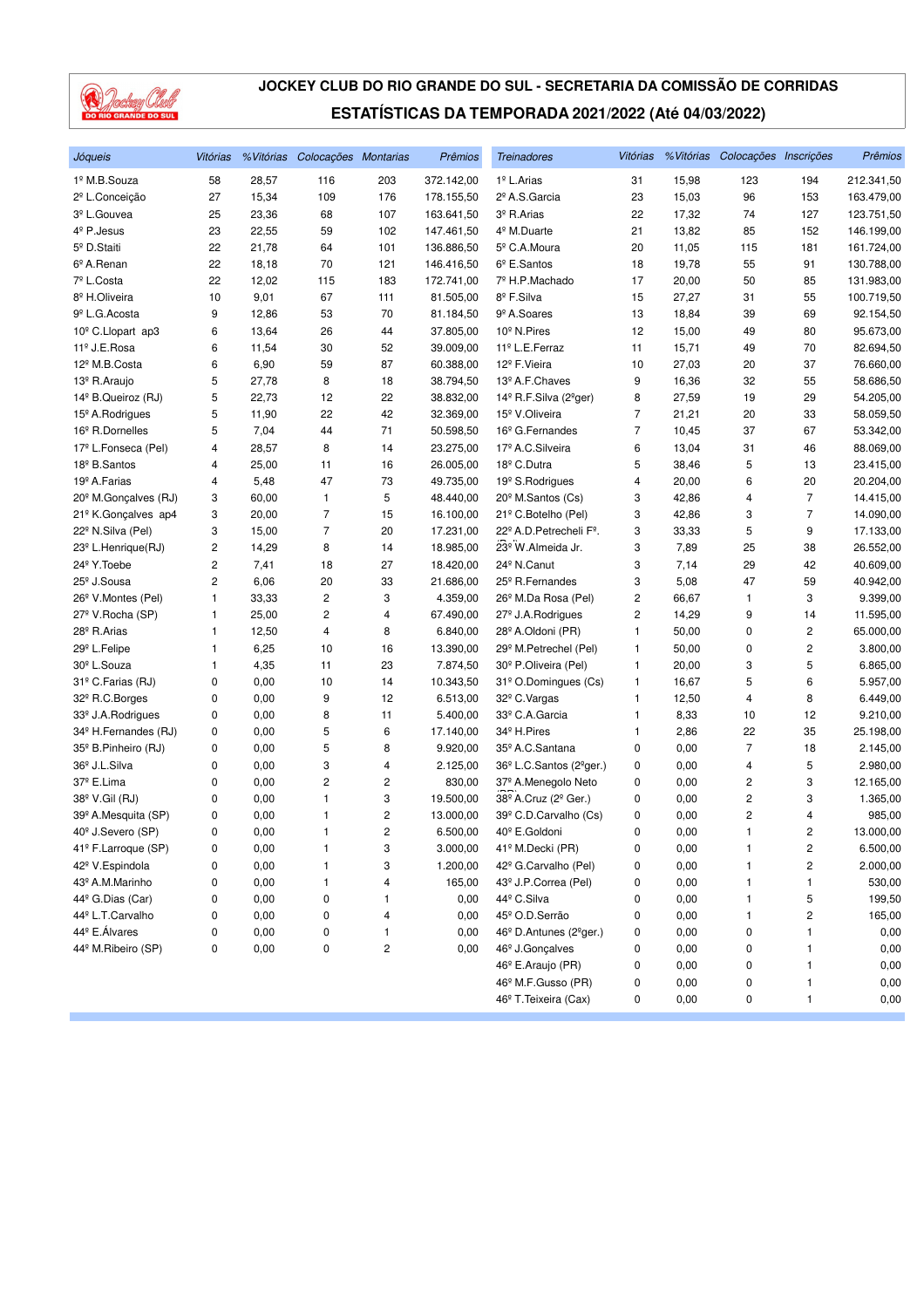

| Reprodutores                                            |                |                         |                         | Corr. Ganh Vit. Coloc. | Prêmios    | Avós Maternos                                     |    |                              |                         | Corr. Ganh Vit. Coloc. | Prêmios    |
|---------------------------------------------------------|----------------|-------------------------|-------------------------|------------------------|------------|---------------------------------------------------|----|------------------------------|-------------------------|------------------------|------------|
| 1º Tiger Heart-(Scatmandu)                              | 21             | 13                      | 25                      | 37                     | 140.825,50 | 1º Roi Normand-(Exclusive Native)                 | 25 | 10                           | 22                      | 76                     | 145.908,00 |
| 2 <sup>º</sup> Wired Bryan-USA(Stormy Atlantic)         | 22             | 10                      | 17                      | 31                     | 96.045,00  | 2 <sup>°</sup> Wild Event-(Wild Again)            | 17 | 8                            | 17                      | 37                     | 121.645,00 |
| 3º Oliver Zip-USA(City Zip)                             | 14             | 6                       | 16                      | 41                     | 115.254,00 | 3º Mensageiro Alado-(Ghadeer)                     | 10 | 8                            | 12                      | 25                     | 71.121,50  |
| 4 <sup>º</sup> Adriano-(A.P. Indy)                      | 13             | 7                       | 12                      | 38                     | 82.637,50  | 4 <sup>º</sup> Magical Mile-(J.O.Tobin)           | 7  | 5                            | 11                      | 9                      | 56.190,00  |
| 5 <sup>°</sup> Midshipman-(Unbridled'S Song)            | 7              | 4                       | 12                      | 16                     | 68.968,00  | 5 <sup>°</sup> Put It Back-(Honour and Glory)     | 12 | 5                            | 9                       | 20                     | 48.813,50  |
| 6º Agnes Gold-(Sunday Silence)                          | 14             | 7                       | 12                      | 31                     | 68.719,50  | 6º Blade Prospector-(Music Prospector)            | 9  | 5                            | 6                       | 26                     | 51.847,00  |
| 7º Forestry-(Storm Cat)                                 | 14             | 4                       | 11                      | 30                     | 78.864,00  | 7º Point Given-(Thunder Gulch)                    | 8  | 5                            | 6                       | 17                     | 39.722,50  |
| 8º Glória de Campeão-(Impression)                       | 9              | 6                       | 10                      | 26                     | 69.702,00  | 8º Watchmon-(Maria'S Mon)                         | 2  | 2                            | 6                       | 5                      | 31.740,00  |
| 9º Goldikovic-(Galileo)                                 | 14             | 8                       | 9                       | 33                     | 75.610,50  | 9 <sup>º</sup> Grand Slam-PR(Gone West)           | 3  | $\mathbf{1}$                 | 6                       | 6                      | 30.372,00  |
| 10 <sup>°</sup> Billion Dollar-(Put It Back)            | 16             | 8                       | 9                       | 32                     | 65.442,50  | 10 <sup>°</sup> Tiznow-(Cee'S Tizzy)              | 2  | 2                            | 5                       | 3                      | 39.700,00  |
| 11º Koller-ARG(Orpen)                                   | 10             | 4                       | 7                       | 31                     | 64.263,00  | 11º A.P. Indy-(Seattle Slew)                      | 1  | $\mathbf{1}$                 | 5                       | 2                      | 32.150,00  |
| 12 <sup>°</sup> Victory Is Ours-(Northern Afleet)       | 12             | 6                       | $\overline{7}$          | 25                     | 59.350,00  | 12 <sup>°</sup> Know Heights-(Shirley Heights)    | 6  | 3                            | 5                       | 17                     | 30.541,50  |
| 13 <sup>º</sup> Unbridled Star-(Honour and Glory)       | 4              | 3                       | 7                       | 12                     | 36.629,50  | 13 <sup>º</sup> Tiger Heart-(Scatmandu)           | 4  | 2                            | 5                       | 9                      | 25.729,00  |
| 14 <sup>º</sup> First American-(Quiet American)         | 3              | 3                       | 6                       | 8                      | 50.980,00  | 14 <sup>°</sup> Public Purse-(Private Account)    | 10 | 3                            | 4                       | 29                     | 43.670,50  |
| 15 <sup>°</sup> Desejado Thunder-(Durban Thunder)       | 11             | 5                       | 6                       | 20                     | 45.948,00  | 15 <sup>°</sup> Redattore-(Roi Normand)           | 6  | 2                            | 4                       | 26                     | 40.944,00  |
| 16 <sup>°</sup> Tokay-(Wild Event)                      | 12             | 4                       | 5                       | 27                     | 43.685,50  | 16 <sup>°</sup> First American-(Quiet American)   | 9  | $\overline{4}$               | 4                       | 30                     | 39.455,00  |
| 17º Holding Glory-(Public Purse)                        | 5              | 3                       | 4                       | 15                     | 46.914,00  | 17 <sup>º</sup> Crimson Tide-(Sadler'S Wells)     | 10 | 3                            | 4                       | 19                     | 31.769,00  |
| 18 <sup>°</sup> Courtier-(Pioneerof The Nile)           | 10             | 3                       | 4                       | 28                     | 37.576,50  | 18 <sup>°</sup> Sulamani-(Hernando)               | 3  | 2                            | 4                       | 13                     | 28.469,00  |
| 19º Alcorano-(Public Purse)                             | 5              | 2                       | 4                       | 10                     | 30.622,00  | 19 <sup>°</sup> Choctaw Ridge-USA(Mr.Prospector)  | 6  | 4                            | 4                       | 17                     | 27.402,50  |
| 20 <sup>°</sup> Un Belini-(Put It Back)                 | 2              | 1                       | 4                       | 12                     | 30.600,00  | 20 <sup>°</sup> Inexplicable-(Miswaki)            | 7  | $\overline{\mathbf{c}}$      | 4                       | 11                     | 25.413,00  |
| 21º Drosselmeyer-USA(Distorted Humor)                   | 6              | 4                       | 4                       | 26                     | 30.129,00  | 21º Our Emblem-(Mr. Prospector)                   | 2  | $\mathbf{1}$                 | 4                       | 5                      | 25.285,00  |
| 22 <sup>°</sup> Kodiak Kowboy-USA(Posse)                | 7              | 3                       | 4                       | 8                      | 23.055,00  | 22 <sup>°</sup> Whywhywhy-(Mr.Greeley)            | 1  | 1                            | 4                       | 5                      | 24.624,00  |
| 23 <sup>°</sup> Union Avenue-USA(Gone West)             | 6              | 3                       | 4                       | 8                      | 22.216,50  | 23 <sup>°</sup> Top Hat-(Royal Academy)           | 1  | 1                            | 4                       | 10                     | 22.120,00  |
| 24 <sup>°</sup> Mr.Angra-(Romarin)                      | 1              | 1                       | 4                       | 10                     | 22.120,00  | 24 <sup>°</sup> Cape Town-(Seeking The Gold)      | 3  | $\overline{\mathbf{c}}$      | 3                       | 9                      | 32.267,00  |
| 25 <sup>°</sup> Crocodilo Dandy-PR(Belong To Me)        | 3              | 2                       | 4                       | 6                      | 19.749,00  | 25 <sup>°</sup> Vettori-(Machiavellian)           | 6  | 3                            | 3                       | 8                      | 30.628,00  |
| 26 <sup>°</sup> Redattore-(Roi Normand)                 | 8              | 3                       | 3                       | 42                     | 38.649,00  | 26 <sup>°</sup> Spend A Buck-(Buckaroo)           | 6  | 2                            | 3                       | 19                     | 22.751,50  |
| 27 <sup>°</sup> Salto-(Pivotal)                         | $\overline{7}$ | $\overline{\mathbf{c}}$ | 3                       | 22                     | 26.567,00  | 27 <sup>°</sup> Ghadeer-(Lyphard)                 | 5  | 3                            | 3                       | 18                     | 22.201,50  |
| 28 <sup>°</sup> Catcher In The Sky-(Catcher In The Rye) | 5              | 3                       | 3                       | 20                     | 25.211,00  | 28 <sup>°</sup> Lil'S Lad-(Pine Bluff)            | 1  | $\mathbf{1}$                 | 3                       | 12                     | 19.768,00  |
| 29º Quick Road-(Jules)                                  | 2              | 1                       | 3                       | 15                     | 22.379,00  | 29° Spring Halo-(Southern Halo)                   | 9  | $\overline{\mathbf{c}}$      | 3                       | 18                     | 17.515,00  |
| 30 <sup>°</sup> Embaixador Inglês-SP(First American)    | 4              | $\overline{\mathbf{c}}$ | 3                       | 15                     | 21.851,50  | 30 <sup>°</sup> Nedawi-(Rainbow Quest)            | 5  | 3                            | 3                       | 5                      | 16.630,00  |
| 31 <sup>°</sup> Pioneering-(Mr. Prospector)             | 5              | 2                       | 3                       | 15                     | 18.175,00  | 31º Minstrel Glory-(The Minstrel)                 | 3  | 2                            | 3                       | 5                      | 16.255,00  |
| 32 <sup>°</sup> Poker Face-(Wild Event)                 | 4              | 2                       | 3                       | 10                     | 16.900,00  | 32º Romarin-(Itajara)                             | 2  | 2                            | 3                       | 4                      | 15.609,00  |
| 33º Taludo-(Music Prospector)                           | 3              | 2                       | 3                       | 4                      | 13.110,00  | 33º American Gipsy-(Septième Ciel)                | 4  | 2                            | 3                       | 4                      | 15.130,00  |
| 34 <sup>°</sup> Wild Event-(Wild Again)                 | 5              | 2                       | 2                       | 10                     | 50.910,00  | 34 <sup>°</sup> Woodman-(Mr.Prospector)           | 1  | 1                            | 3                       | 6                      | 13.705,00  |
| 35 <sup>°</sup> Out Of Control-(Vettori)                | 8              | 2                       | $\overline{\mathbf{c}}$ | 28                     | 27.636,50  | 35 <sup>°</sup> Odysseus-(Sail Through)           | 1  | $\mathbf{1}$                 | 3                       | 2                      | 13.140,00  |
| 36 <sup>°</sup> Jeune-Turc-(Know Heights)               | 4              | 2                       | $\overline{c}$          | 20                     | 24.882,00  | 36 <sup>°</sup> Salute The Sarge-(Forest Wildcat) | 2  | 1                            | $\overline{\mathbf{c}}$ | 11                     | 28.313,00  |
| 37 <sup>°</sup> Que Fenômeno-(Northern Afleet)          | 3              | 1                       | $\overline{\mathbf{c}}$ | 11                     | 19.470,00  | 37 <sup>º</sup> Roman Ruler-(Fusaichi Pegasus)    | 1  | 1                            | $\overline{c}$          | 1                      | 27.200,00  |
| 38 <sup>°</sup> E do Sul-(Irish Fighter)                | 1              | 1                       | 2                       | 5                      | 17.199,00  | 38 <sup>°</sup> Clackson-(I Say)                  | 5  | 2                            | 2                       | 19                     | 20.910,00  |
| 39º Public Purse-(Private Account)                      | 5              | 2                       | $\overline{\mathbf{c}}$ | 14                     | 16.593,00  | 39 <sup>°</sup> Dodge-(Mr.Prospector)             | 10 | 2                            | $\overline{c}$          | 25                     | 20.058,00  |
| 40° Sanduka-(Wild Event)                                | $\mathbf{1}$   | 1                       | $\overline{c}$          | 8                      | 13.670,00  | 40 <sup>°</sup> Pioneering-(Mr.Prospector)        | 3  | $\mathbf{1}$                 | $\overline{2}$          | 12                     | 19.157,00  |
| 41º Eyeofthetiger-(Tempranero)                          | 2              | 1                       | 2                       | 8                      | 12.687,50  | 41º Notation-(Well Decorated)                     | 4  | 1                            | $\overline{\mathbf{c}}$ | 6                      | 17.424,00  |
| 42 <sup>°</sup> Acteon Man-(Be My Chief)                | 2              | 1                       | 2                       | 3                      | 11.700,00  | 42 <sup>°</sup> Fast Fingers-(Mt.Livermore)       | 4  | 2                            | $\overline{\mathbf{c}}$ | 10                     | 17.129,50  |
| 43 <sup>°</sup> Nedawi-(Rainbow Quest)                  | 4              | 2                       | 2                       | 7                      | 11.310,00  | 43 <sup>°</sup> Mark Of Esteem-(Darshaan)         | 3  | 2                            | $\overline{\mathbf{c}}$ | 6                      | 16.448,00  |
| 44º Arambaré-(Jarraar)                                  |                | 1                       | 2                       | 3                      | 10.965,00  | 44 <sup>°</sup> Linngari-(Indian Ridge)           |    | $\mathbf{1}$                 | 2                       | 2                      | 14.600,00  |
|                                                         | 1              |                         |                         |                        |            |                                                   | 1  |                              |                         |                        |            |
| 45 <sup>°</sup> Crafty C.T.-(Crafty Prospector)         | 3<br>1         | 1                       | 2                       | 6                      | 9.570,00   | 45 <sup>°</sup> Northern Afleet-(Afleet)          | 6  | $\overline{\mathbf{c}}$<br>2 | $\overline{\mathbf{c}}$ | 10                     | 14.175,00  |
| 46 <sup>°</sup> Valente Master-(Holzmeister)            |                | 1                       | 2                       | 1                      | 8.820,00   | 46 <sup>°</sup> Fahim-(Green Desert)              | 3  |                              | $\overline{\mathbf{c}}$ | 10                     | 13.293,00  |
| 47º Chronnos-(Elusive Quality)                          | 2              | 2                       | 2                       | 0                      | 7.290,00   | 47º Gilded Time (USA)-(Timeless Moment)           | 3  | 1                            | $\overline{\mathbf{c}}$ | 6                      | 12.704,50  |
| 48 <sup>°</sup> Mike Toor-(Dodge)                       | 2              |                         | 2                       | 1                      | 6.825,00   | 48 <sup>°</sup> Red Runner-(Storm Cat)            | 2  | 1                            | 2                       | 8                      | 12.607,50  |
| 49º Flymetothemoon-(Roi Normand)                        | 3              |                         | 2                       | 1                      | 6.790,00   | 49 <sup>°</sup> Burooj-(Danzig)                   | 4  | 1                            | 2                       | 12                     | 12.443,50  |
| 50 <sup>°</sup> Kentuckian-(Tiznow)                     | 2              | 1                       | 1                       | $\mathbf{1}$           | 65.530,00  | 50 <sup>°</sup> Amigoni-(Danehill)                | 4  | 2                            | $\sqrt{2}$              | 9                      | 11.785,00  |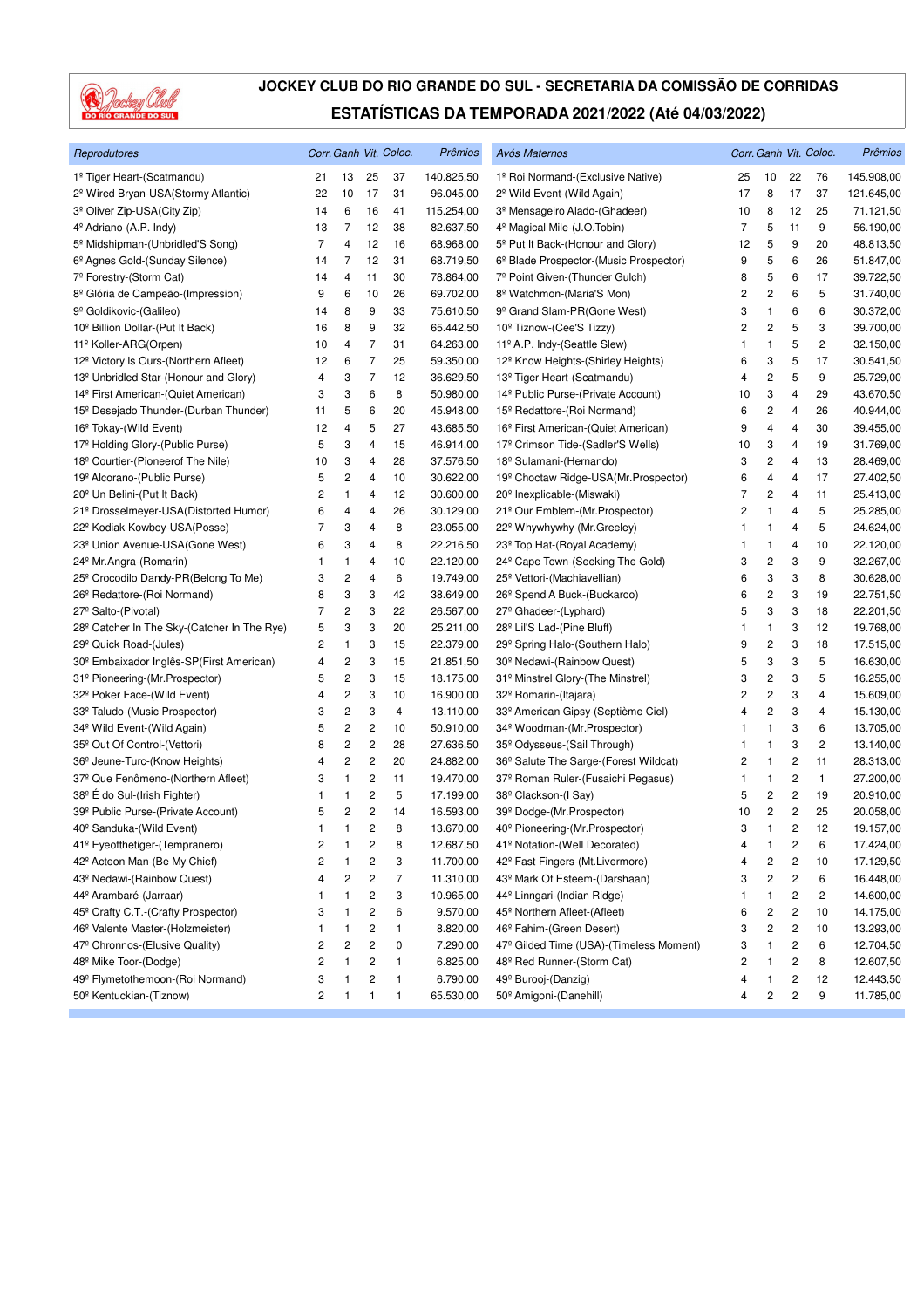

| Proprietários                                            |                |                |                | Corr. Ganh Vit. Coloc. | Prêmios                | Criadores                                                    |                |                         |                | Corr. Ganh Vit. Coloc. | Prêmios    |
|----------------------------------------------------------|----------------|----------------|----------------|------------------------|------------------------|--------------------------------------------------------------|----------------|-------------------------|----------------|------------------------|------------|
| 1º Alberto J. Tiellet Miorim                             | 20             | 13             | 22             | 69                     | 160.218,50             | 1º Haras Figueira do Lago                                    | 10             | 7                       | 14             | 57                     | 102.888,00 |
| 2 <sup>º</sup> Global Oil Distribuidora de Petróleo Ltda | 20             | 10             | 21             | 72                     | 119.869,00             | 2 <sup>º</sup> Haras Celcape                                 | 8              | 4                       | 14             | 25                     | 99.315,50  |
| 3 <sup>º</sup> Stud Sion                                 | 22             | 6              | 16             | 39                     | 102.241,00             | 3 <sup>º</sup> Haras Springfield                             | 9              | 5                       | 13             | 17                     | 76.179,00  |
| 4 <sup>º</sup> Stud Boate Azul                           | 10             | $\overline{c}$ | 10             | 26                     | 71.694,00              | 4 <sup>º</sup> Haras Alves Teixeira                          | 17             | 9                       | 11             | 44                     | 85.025,50  |
| 5 <sup>º</sup> Mauricio Roriz dos Santos                 | 8              | 5              | 8              | 14                     | 58.434,50              | 5 <sup>º</sup> Haras J.G.                                    | 15             | 7                       | 11             | 34                     | 68.572,50  |
| 6º Ramiro Curi de Lemos                                  | 3              | 3              | 8              | 4                      | 48.065,00              | 6 <sup>º</sup> Haras Capela de Santana                       | 16             | 7                       | 9              | 30                     | 68.670,50  |
| 7º Haras Maluga                                          | 6              | 4              | $\overline{7}$ | 19                     | 57.069,50              | 7º Haras Santa Maria de Araras                               | 21             | $\overline{7}$          | 8              | 49                     | 107.780,00 |
| 8 <sup>º</sup> Haras Uberlândia                          | $\overline{7}$ | 4              | $\overline{7}$ | 24                     | 44.466,00              | 8 <sup>º</sup> Haras Uberlândia                              | 9              | 5                       | 8              | 39                     | 61.916,00  |
| 9 <sup>º</sup> Coudelaria San Paolo                      | 5              | 3              | $\overline{7}$ | 17                     | 41.808,50              | 9º Haras Dilema                                              | 3              | 1                       | 8              | 12                     | 44.422,50  |
| 10 <sup>°</sup> Stud Lobão de Pelotas                    | 6              | 4              | 6              | 18                     | 39.090,00              | 10 <sup>°</sup> Haras Maluga                                 | 8              | 4                       | 7              | 19                     | 57.460,00  |
| 11 <sup>º</sup> Stud Slick                               | 10             | 5              | 6              | 15                     | 29.884,00              | 11 <sup>º</sup> Haras Vale Verde                             | 10             | 6                       | $\overline{7}$ | 18                     | 54.610,00  |
| 12 <sup>º</sup> Haras Rio Iguassu                        | 7              | 4              | 5              | 11                     | 90.475,00              | 12 <sup>º</sup> Haras Santarém                               | 7              | 4                       | $\overline{7}$ | 12                     | 39.965,00  |
| 13 <sup>º</sup> Stud Alegretense                         | 1              | 1              | 5              | 4                      | 23.085,00              | 13 <sup>º</sup> Haras Cima                                   | 4              | 1                       | 6              | 11                     | 44.035,50  |
| 14 <sup>º</sup> Haras das Araucárias                     | 4              | 2              | 5              | $\overline{4}$         | 22.760,00              | 14 <sup>°</sup> Haras Ereporã                                | 5              | 3                       | 6              | $\overline{7}$         | 29.120,50  |
| 15 <sup>°</sup> Stud Duplo Ouro                          | 9              | 4              | 4              | 17                     | 69.872,00              | 15 <sup>°</sup> Haras Nijú                                   | 11             | 5                       | 5              | 23                     | 42.759,00  |
| 16 <sup>º</sup> Ricardo Corrêa                           | 4              | 2              | 4              | 21                     | 50.030,50              | 16 <sup>°</sup> Paulo Neri de Lima Bergamo                   | 3              | $\overline{c}$          | 5              | 4                      | 40.300,00  |
| 17 <sup>º</sup> Stud Casablanca                          | 11             | 4              | 4              | 17                     | 32.777,50              | 17 <sup>º</sup> Stud Ferragus                                | 6              | 2                       | 5              | 13                     | 29.554,00  |
| 18 <sup>°</sup> Stud Vicente Garbin Obino                | 4              | 3              | 4              | $\overline{4}$         | 26.875,00              | 18 <sup>º</sup> Haras Di Cellius                             | 8              | 4                       | 4              | 33                     | 36.878,50  |
| 19 <sup>º</sup> Gil Boczianowski Irala                   | 4              | 2              | 4              | 6                      | 22.238,00              | 19 <sup>º</sup> Haras Ponta Porã                             | 11             | 3                       | 4              | 19                     | 32.495,00  |
| 20 <sup>°</sup> José Paulo Scorsatto Elias               | 11             | 3              | 4              | $\overline{7}$         | 17.364,50              | 20 <sup>°</sup> Haras Cruz de Pedra                          | 4              | 2                       | 4              | 11                     | 26.689,00  |
| 21º Guilherme Vargas Dias                                | 5              | 3              | 3              | 42                     | 37.507,00              | 21 <sup>º</sup> Haras Anderson                               | 7              | 3                       | 4              | 18                     | 26.376,50  |
| 22º Agamenon Machado de Assis Berni                      | 4              | 3              | 3              | 13                     | 25.240,00              | 22 <sup>°</sup> Haras Corunilha                              | 2              | 2                       | 4              | 6                      | 22.270,00  |
| 23 <sup>°</sup> Stud Red Bier                            | 2              | 2              | 3              | 5                      | 25.100,00              | 23 <sup>º</sup> Haras Torrão de Ouro                         | 1              | 1                       | 4              | 10                     | 22.120,00  |
| 24 <sup>°</sup> Eládio Mavignier Benevides               | 3              | 3              | 3              | 5                      | 21.055,00              | 24 <sup>º</sup> Haras Nova Vitória                           | 3              | $\overline{\mathbf{c}}$ | 4              | 6                      | 19.749,00  |
| 25 <sup>°</sup> Stud Brother and Sister                  | 2              | $\mathbf{1}$   | 3              | 12                     | 20.669,00              | 25 <sup>°</sup> Haras Doce Vale                              | 4              | 3                       | 4              | $\overline{7}$         | 18.030,00  |
| 26 <sup>°</sup> Stud Kid                                 | 1              | 1              | 3              | 12                     | 19.768,00              | 26 <sup>°</sup> Haras Rio Iguassu                            | 8              | 2                       | 3              | 12                     | 84.205,00  |
| 27º Diogo de Oliveira Machado                            | 4              | 2              | 3              | 10                     | 17.635,00              | 27 <sup>°</sup> Haras Regina                                 | 4              | 3                       | 3              | 6                      | 28.450,00  |
| 28 <sup>°</sup> Franklin José Chaves                     | 5              | 2              | 3              | 12                     | 17.005,00              | 28º Haras Paraiso da Lagoa                                   | 5              | $\overline{\mathbf{c}}$ | 3              | 19                     | 23.501,50  |
| 29º Coudelaria Internacional                             | 3              | 3              | 3              | 6                      | 15.672,00              | 29º Haras Santa Rita da Serra                                | 6              | 3                       | 3              | 23                     | 22.559,50  |
| 30 <sup>°</sup> Stud Mo Bay                              | 1              | 1              | 3              | 0                      | 13.600,00              | 30 <sup>°</sup> Haras Estrela Energia                        | 2              | 1                       | 3              | 15                     | 22.395,00  |
| 31º Haras dos Girassóis                                  | 2              | 2              | 3              | 1                      | 11.325,00              | 31º Homero Tarragô Filho                                     | 4              | 2                       | 3              | 15                     | 20.749,50  |
| 32 <sup>°</sup> Luiz Henrique F. dos Santos              | 4              | 2              | 2              | 14                     | 22.069,00              | 32º Haras LLC                                                | 3              | 2                       | 3              | $\overline{7}$         | 20.715,00  |
| 33º Telmo Nunes Estrella                                 | 3              | 2              | 2              | 12                     | 18.620,00              | 33 <sup>º</sup> Haras Gherar                                 | 3              | $\overline{\mathbf{c}}$ | 3              | 13                     | 17.477,50  |
| 34 <sup>°</sup> Marco Antonio Dexheimer                  | 1              | 1              | 2              | 9                      | 18.482,00              | 34 <sup>º</sup> Haras Santa Ignês de Spanier                 | 4              | $\mathbf 2$             | 3              | 8                      | 16.515,00  |
| 35 <sup>°</sup> Stud Vô Chico / Haras Troiano Fialho     | 3              | -1             | 2              | 9                      | 17.931,00              | 35 <sup>°</sup> Stud Itaara                                  | 3              | $\overline{c}$          | 3              | 3                      | 14.570,00  |
| 36º Ana Claudia Espindola Carvalhal                      | 1              | 1              | 2              | 5                      | 17.199,00              | 36º Haras Cerro Formoso                                      | 1              | 1                       | 2              | $\mathbf{1}$           | 27.200,00  |
| 37 <sup>º</sup> Stud La Moneda                           | 3              | 2              | 2              | 10                     | 16.471,00              | 37 <sup>º</sup> Stud Don Juan                                | 2              | 2                       | 2              | 17                     | 24.350,50  |
| 38 <sup>°</sup> Stud F. F. F. J.                         | 2              | $\mathbf{1}$   | 2              | 12                     | 16.212,00              | 38º Stud Eternamente Rio                                     | 6              | 2                       | 2              | 19                     | 21.880,00  |
| 39 <sup>°</sup> Stud A M L                               | 1              | 1              | $\overline{c}$ | 0                      | 15.500,00              | 39º Stud Borba Martins                                       | 1              | $\mathbf{1}$            | 2              | 9                      | 18.482,00  |
| 40 <sup>°</sup> Stud Pereirão                            |                | 1              | 2              | 10                     | 15.313,00              |                                                              | $\overline{7}$ | 2                       | 2              | 15                     |            |
| 41º Fabiane de Mattos                                    | 1              | 1              |                |                        |                        | 40 <sup>°</sup> Haras Cambay<br>41º Coudelaria Monte Parnaso | 1              | 1                       | 2              | 5                      | 17.912,50  |
| 42 <sup>º</sup> José Antônio Severino Forte              | 1              |                | 2              | 2                      | 14.600,00<br>13.670,00 |                                                              |                |                         |                |                        | 17.199,00  |
| 43 <sup>°</sup> Rafael Antonio Dias Gomes                | 1              | 1              | 2<br>2         | 8                      | 13.580,00              | 42 <sup>°</sup> Stud La Moneda                               | 3              | 2                       | 2<br>2         | 10                     | 16.471,00  |
|                                                          | 2              | 2              |                | 11                     |                        | 43º TBS International Stud                                   | 2              | 1                       |                | 12                     | 15.911,50  |
| 44 <sup>°</sup> Stud Hulk                                | 4              | 2              | 2              | 6                      | 13.240,00              | 44 <sup>º</sup> Ulisses Lignon Carneiro                      | 6              | 2                       | 2              | 10                     | 15.657,00  |
| 45 <sup>°</sup> Henrique Menegotto Lorea                 |                | 1              | 2              | 6                      | 13.156,50              | 45 <sup>°</sup> Duilio Berleze                               | 2              | 1                       | 2              | 6                      | 14.610,00  |
| 46 <sup>°</sup> Stud Red Friends                         | 2              | 2              | 2              | 8                      | 12.506,00              | 46 <sup>°</sup> Agro Pastoril Haras São Luiz Ltda            | 3              | 2                       | 2              | 10                     | 14.602,50  |
| 47º Roberto V. de Aguiar da Costa                        | 3              | 2              | 2              | 4                      | 11.910,00              | 47º Fabiane de Mattos                                        | 1              | 1                       | 2              | 2                      | 14.600,00  |
| 48º Mário Noel Ferrasso                                  | 1              | 1              | 2              | 3                      | 11.910,00              | 48 <sup>°</sup> Stud Embalagem                               | 2              | 1                       | 2              | $\overline{7}$         | 14.367,00  |
| 49 <sup>°</sup> Stud São Jorge Jaguarão                  | 2              | 2              | 2              | 4                      | 11.835,00              | 49 <sup>º</sup> Haras Nacional                               | 3              | 2                       | 2              | 12                     | 13.855,00  |
| 50º Haras Nova Vitória                                   | 4              | 2              | 2              | 5                      | 11.439,00              | 50 <sup>°</sup> Haras Félix de Carvalho                      | 1              | 1                       | 2              | 8                      | 13.670,00  |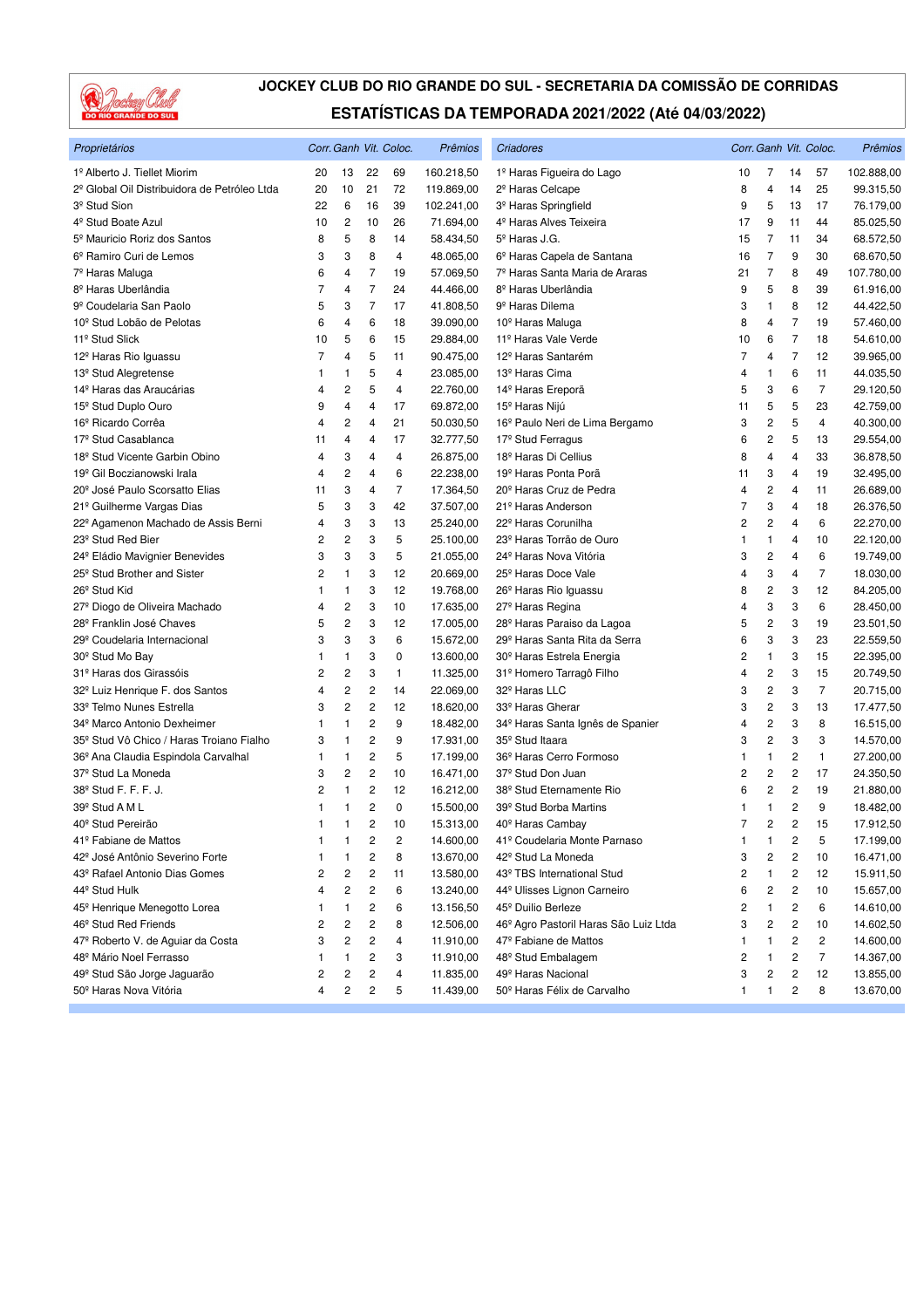

| Criadores (2 anos)                               |    |                |                | Corr. Ganh Vit. Coloc. | <b>Prêmios</b> | Reprodutores (2 anos)                             |                |              |             | Corr. Ganh Vit. Coloc. | Prêmios   |
|--------------------------------------------------|----|----------------|----------------|------------------------|----------------|---------------------------------------------------|----------------|--------------|-------------|------------------------|-----------|
| 1º Haras Capela de Santana                       | 4  | 2              | 3              | 6                      | 22.200,00      | 1º Wired Bryan-USA(Stormy Atlantic)               | 6              | 4            | 5           | 2                      | 29.090,00 |
| 2 <sup>º</sup> Haras Santa Maria de Araras       | 4  | $\overline{c}$ | $\overline{2}$ | 3                      | 14.520,00      | 2º Kentuckian-(Tiznow)                            | $\overline{2}$ | 1            | 1           | 1                      | 65.530,00 |
| 3 <sup>º</sup> Haras Nijú                        | 5  | $\overline{c}$ | $\overline{2}$ | 2                      | 13.780,00      | 3º Billion Dollar-(Put It Back)                   | 3              | $\mathbf{1}$ | 1           | 2                      | 9.610,00  |
| 4 <sup>º</sup> Haras Rio Iguassu                 | 1  |                | 1              | 0                      | 65.000,00      | 4 <sup>º</sup> Victory Is Ours-(Northern Afleet)  | 3              |              |             | 4                      | 9.180,00  |
| 5 <sup>°</sup> Haras Vale Verde                  | 3  | -1             | 1              | 4                      | 9.180,00       | 5º Embaixador Inglês-SP(First American)           | 2              |              | 1           | 4                      | 8.815,00  |
| 6º Haras Paraiso da Lagoa                        | 2  |                | 1              | 4                      | 8.815,00       | 6 <sup>°</sup> Adriano-(A.P. Indy)                | 1              | 1            | 1           | 2                      | 8.690,00  |
| 7 <sup>º</sup> Haras Alves Teixeira              | 3  |                | 1              | 1                      | 8.550,00       | 7º Goldikovic-(Galileo)                           | 3              | -1           | 1           | 3                      | 8.425,00  |
| 8º Eládio Mavignier Benevides                    | -1 | 1              | 1              | 2                      | 8.160,00       | 8º Emcee-(Unbridled'S Song)                       | 2              | -1           | 1           | 1                      | 5.830,00  |
| 9º Aluizio Merlin Ribeiro                        |    | 0              | 0              | 1                      | 19.500,00      | 9 <sup>º</sup> Quiz Kid-(Forestry)                |                | 0            | 0           | 1                      | 19.500,00 |
| 10 <sup>º</sup> Haras Cima                       |    | 0              | 0              | $\mathbf{1}$           | 13.000,00      | 10 <sup>°</sup> Forestry-(Storm Cat)              | 1              | 0            | $\mathbf 0$ | 1                      | 13.000,00 |
| 11º Haras Free Way                               |    | 0              | 0              | $\mathbf{1}$           | 6.500,00       | 11º Tiger Heart-(Scatmandu)                       | 2              | 0            | 0           | $\mathbf{1}$           | 6.500,00  |
| 12 <sup>º</sup> Homero Tarragô Filho             |    | 0              | 0              | 3                      | 2.650,00       | 12 <sup>°</sup> Tokay-(Wild Event)                | 2              | $\mathbf 0$  | 0           | 5                      | 5.300,00  |
| 13 <sup>º</sup> Haras Santa Tereza do Bom Retiro |    | 0              | 0              | 2                      | 2.120,00       | 13º La Fúria Negra-PR(Mensageiro Alado)           | 1              | $\mathbf 0$  | 0           | 3                      | 2.650,00  |
| 14 <sup>º</sup> Haras Celcape                    |    | $\Omega$       | 0              | $\mathbf{1}$           | 1.590,00       | 14 <sup>°</sup> West By East-(Blade Prospector)   | 1              | $\mathbf 0$  | 0           | $\overline{c}$         | 2.120,00  |
| 15 <sup>°</sup> Stud Globo                       |    | 0              | 0              | 2                      | 1.465,00       | 15 <sup>°</sup> Oliver Zip-USA(City Zip)          |                | $\mathbf 0$  | 0           | 1                      | 1.590,00  |
| 16 <sup>º</sup> Haras Palmerini                  | 2  | $\mathbf 0$    | 0              | 2                      | 1.325,00       | 15 <sup>°</sup> Vettori-(Machiavellian)           |                | 0            | 0           | $\mathbf{1}$           | 1.590,00  |
| 17 <sup>º</sup> Haras Fidelis Hillmann           | -1 | 0              | 0              | 1                      | 1.200,00       | 17º Alcorano-(Public Purse)                       | 1              | 0            | 0           | $\overline{c}$         | 1.465,00  |
| 18 <sup>º</sup> Haras das Araucárias             | 2  | 0              | 0              | 2                      | 1.130,00       | 18 <sup>º</sup> Salto-(Pivotal)                   | 2              | $\mathbf 0$  | 0           | $\overline{2}$         | 1.325,00  |
| 19 <sup>º</sup> Haras Ereporã                    | 2  | 0              | 0              | 1                      | 1.060,00       | 19 <sup>º</sup> Koller-ARG(Orpen)                 | 3              | $\mathbf 0$  | 0           | 1                      | 1.200,00  |
| 19 <sup>º</sup> Haras Gherar                     |    | 0              | 0              | $\mathbf{1}$           | 1.060,00       | 20 <sup>°</sup> Redattore-(Roi Normand)           | 1              | $\mathbf 0$  | 0           | $\overline{c}$         | 1.130,00  |
| 21º Haras Santa Ignês de Spanier                 |    | 0              | $\mathbf 0$    | 2                      | 795,00         | 21º Save The Tiger-ARG(Giant'S Causeway)          | 2              | 0            | 0           | 1                      | 1.060,00  |
| 22º Haras Santa Rita da Serra                    |    | $\mathbf 0$    | 0              | $\mathbf{1}$           | 530,00         | 22º Union Avenue-USA(Gone West)                   | 1              | 0            | 0           | 2                      | 795,00    |
| 22 <sup>°</sup> Haras Anderson                   |    | 0              | 0              | 1                      | 530,00         | 23º Phone Time-(Gilded Time (USA))                | 1              | $\mathbf 0$  | 0           | 1                      | 530,00    |
| 24 <sup>°</sup> Stud Eternamente Rio             |    | 0              | 0              | 1                      | 300,00         | 24 <sup>°</sup> Hat Trick-(Sunday Silence)        | 1              | $\mathbf 0$  | 0           | 1                      | 300,00    |
| 25 <sup>°</sup> Stud Villas de Aguiar            |    | 0              | 0              | 1                      | 265,00         | 25 <sup>°</sup> Courtier-(Pioneerof The Nile)     | 1              | $\mathbf 0$  | 0           | 0                      | 0,00      |
| 26 <sup>°</sup> Haras Charmville                 |    | 0              | 0              | 0                      | 0,00           | 25º Belo Acteon-(Acteon Man)                      | 1              | $\mathbf 0$  | $\Omega$    | $\Omega$               | 0,00      |
| 26 <sup>°</sup> Haras M.M.Barreta                |    | 0              | 0              | 0                      | 0,00           | 25 <sup>°</sup> War Secretary-(War Front)         |                | $\mathbf 0$  | $\mathbf 0$ | 0                      | 0,00      |
| 26 <sup>°</sup> Haras América do Sul             |    | 0              | 0              | 0                      | 0,00           | 25 <sup>°</sup> Totosão-(Spring Halo)             |                | $\mathbf 0$  | 0           | 0                      | 0,00      |
| 26 <sup>°</sup> Beverly Hills Stud               |    | 0              | 0              | 0                      | 0,00           | 25 <sup>°</sup> Catch A Flight-(Giant'S Causeway) |                | $\mathbf 0$  | 0           | 0                      | 0,00      |
| 26 <sup>°</sup> Stud La Moneda                   |    | 0              | 0              | 0                      | 0,00           | 25 <sup>°</sup> Joe Owen-RS(Christine'S Outlaw)   | 1              | 0            | 0           | 0                      | 0,00      |
| 26 <sup>°</sup> Haras Campestre                  |    | 0              | 0              | 0                      | 0,00           | 25 <sup>°</sup> Taludo-(Music Prospector)         | 1              | $\Omega$     | $\Omega$    | $\Omega$               | 0,00      |
| 26 <sup>°</sup> Haras Cambay                     | 2  | $\Omega$       | $\Omega$       | $\Omega$               | 0,00           |                                                   |                |              |             |                        |           |